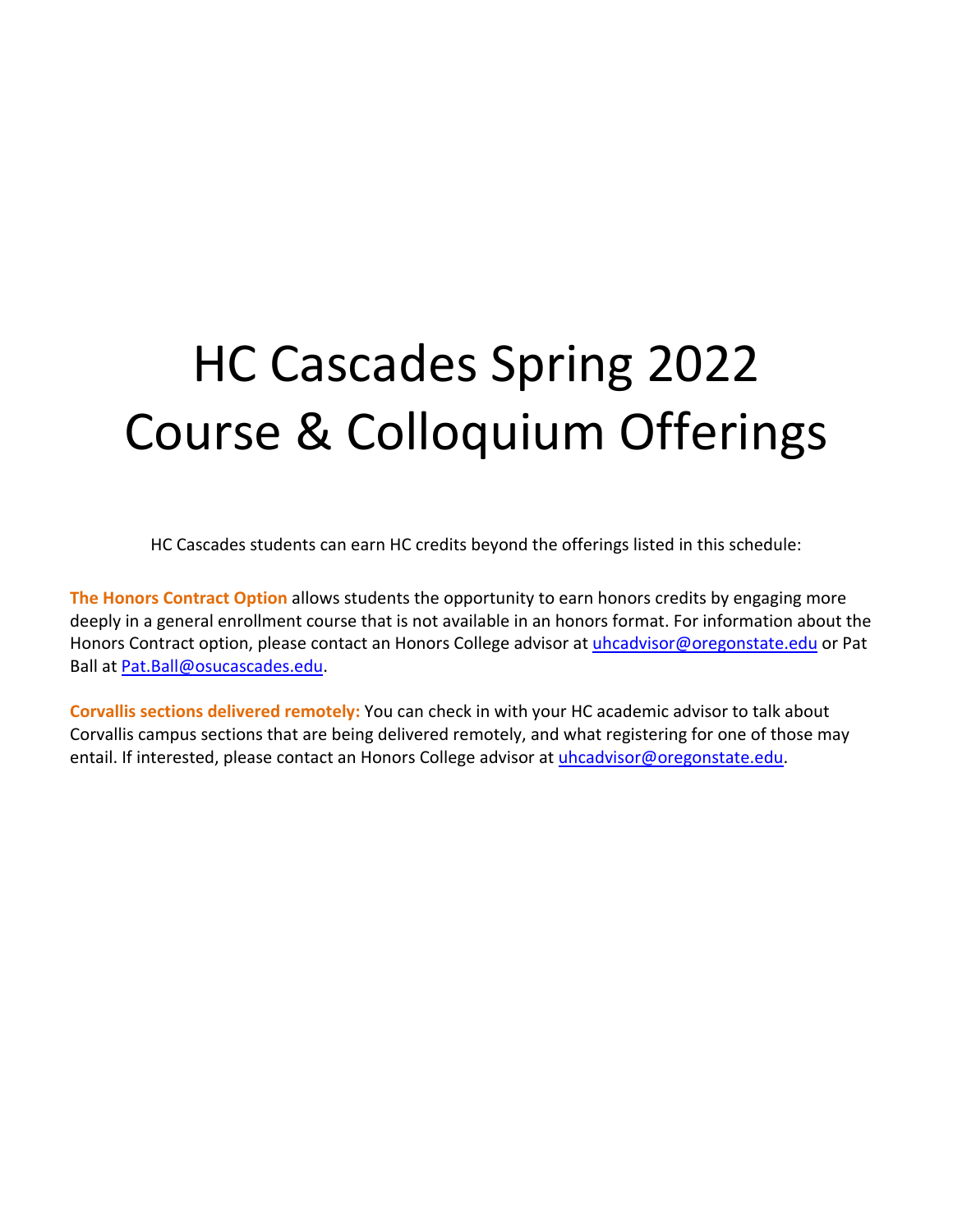# **Spring 2022 Cascades HC Colloquia**

### *HC 407* **Origins and Evolution of Plant and Animal Domestication** 1 HC Credit(s)

**CRN**: 58394 **Section** 502 SEM **W 900 - 950**

Instructor(s): Bruce Seal

During the course we will explore the origins of plant and animal domestication accompanied by analyzing the evolutionary genomic and sociological aspects of domestication. Domestication of both plants and animals can be defined as "a distinctive coevolutionary, mutualistic relationship between domesticator and domesticate" that can be "distinguished from related but ultimately different processes of resource management and agriculture" during human history. The origins of domestication continue to be an active area of scientific investigation that impacts present-day agricultural production and companion animal/plant interaction with humans. **Satisfies: HC Colloquia**

# *ENSC 407H / Introduction to Traditional Ecological Knowledge (TEK) HC 407*

|                             | Choose either HC 407 or ENSC 407H |        |  |
|-----------------------------|-----------------------------------|--------|--|
| <b>ENSC 407H CRN: 60376</b> | Section 400                       | online |  |
| <b>HC 407 CRN: 60371</b>    | Section 401                       | online |  |

Instructor(s): Samantha Hatfield

The goal of this course is to understand Traditional Ecological Knowledge (TEK) and sustainability practices from a Native American perspective, focusing on the Pacific Northwest but also addressing other Tribes nationally. The emphasis will be on techniques the Siletz have implemented and continue utilizing, but we will also incorporate other techniques from tribal perspectives in local and national areas, as well as how these utilizations coincide with agencies on local, state, and federal levels. This class will focus on how state and federal guidelines, laws, and regulations affect and implement tribal policies and tribal members. This course promotes TEK as a viable sustainability technique and teaches students and community members about further understanding TEK, in cooperation through agencies and policies such as treaties and NAGPRA on Indigenous lands, traditional areas, and cultural practices. **This is an Ecampus course. Tuition rates for Ecampus courses are different than on-campus courses and can be found at ecampus.oregonstate.edu/services/tuition. Satisfies: HC Colloquia**

### **HC 407 Lady Detectives 2 HC Credit(s)**

2 HC Credit(s)

**CRN**: 60370 **Section** 400 **online**

Instructor(s): Clare Braun

From Agatha Christie's Miss Marple to Kristen Bell's Veronica Mars, women have solved some of the dastardliest crimes of the detective genre both on the page and on the screen. We will look at a variety of texts and films featuring lady detectives—some very ladylike indeed, some decidedly not—to examine the cross-sections between gender and genre. How do these detectives use their performance of gender to solve mysteries? How do these stories challenge, reinforce, and/or complicate traditional notions of gender and crime? **This is an Ecampus course. Tuition rates for Ecampus courses are different than on-campus courses and can be found at ecampus.oregonstate.edu/services/tuition. Graded: P/N. Satisfies: HC Colloquia**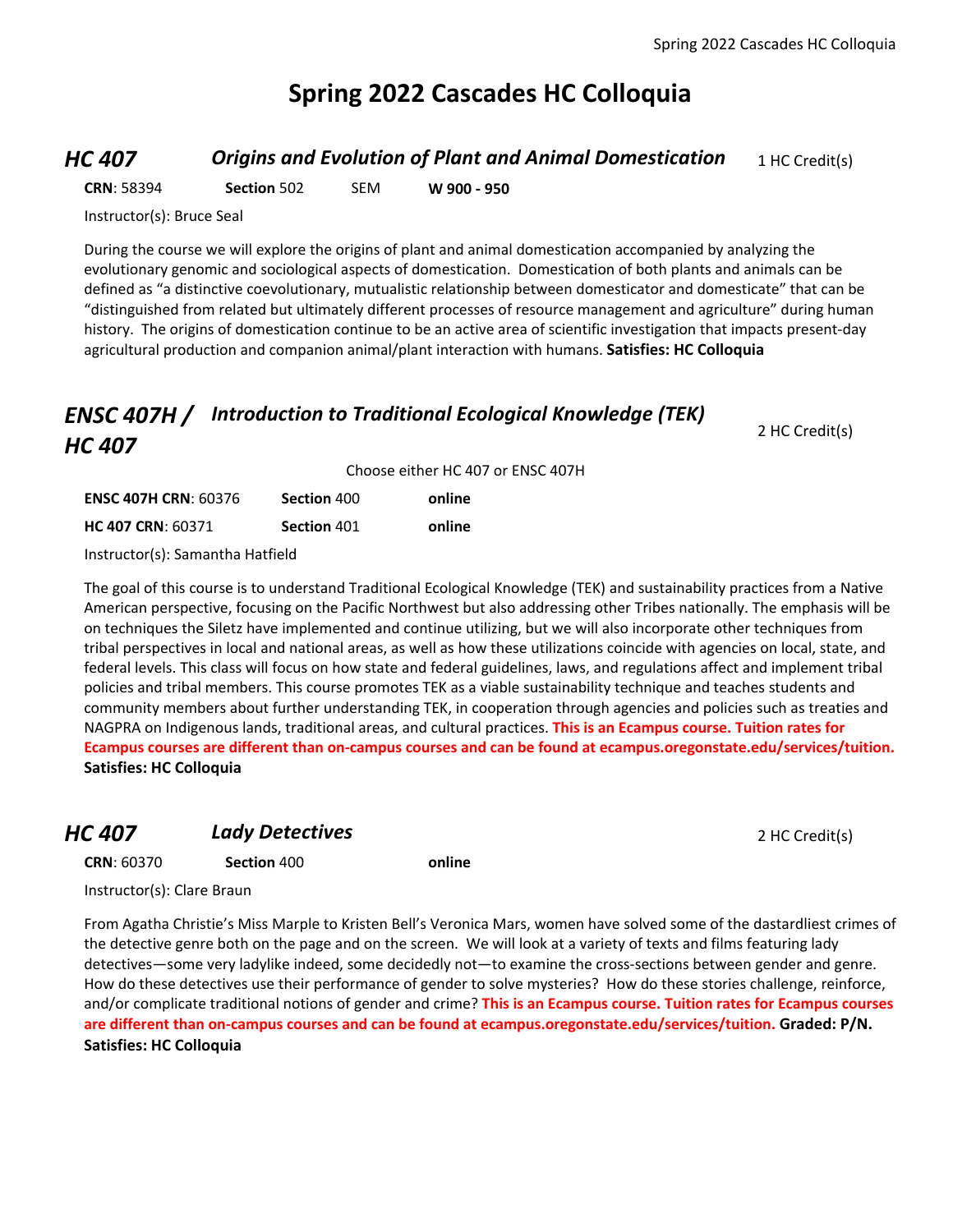# **Spring 2022 Cascades HC Electives**

#### **HC 409 Civic Engagement Civic Engagement** 1 HC Credit(s)

**CRN**: 55594 **Section** 501 PRAC

Instructor(s): Leanna Dillon

Honors students can earn credit while participating in an ongoing community engagement project within the local community. Participating honors students commit to serve an average of 2-3 hours per week within their project site, keep track of their service hours, and complete a 2 page reflection paper due at the end of the term. Students must contact Leanna Dillon (leanna.dillon@oregonstate.edu) to complete a Learning Agreement and get details on how to register for this course prior to the start of the term. **Graded: P/N. Satisfies: HC Elective**